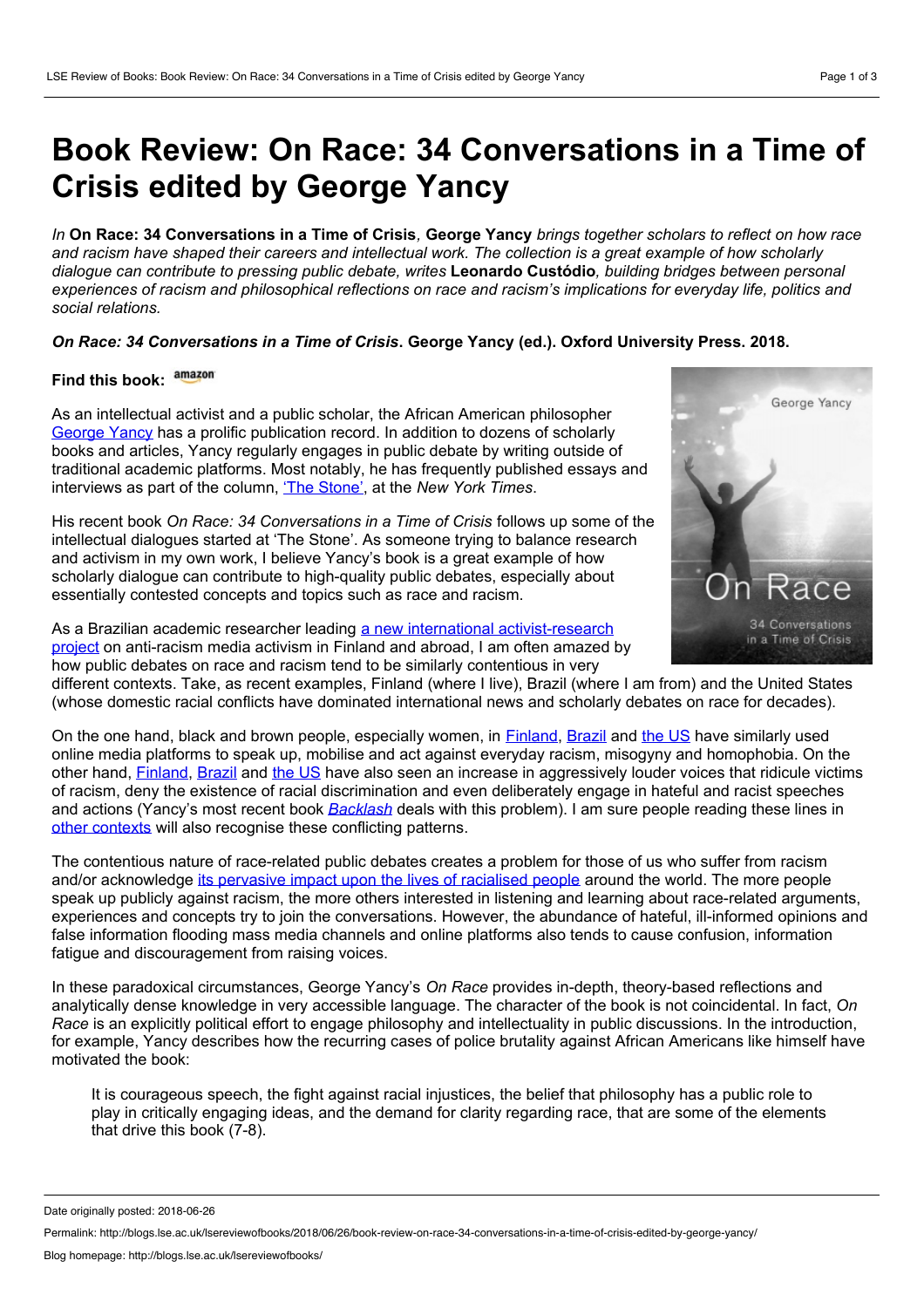

**Image Credit: Johnny Silvercloud (CC BY** 

*On Race* has eight parts in which internationally recognised scholars talk to Yancy and reflect on how race has related to their careers and theories. For instance, bell hooks and Patricia Hill Collins reflect on Black women's voices; Noam Chomsky, Nancy Fraser and Charles Mills discuss the interplay between race and capitalism; Cornel West and Kwame Anthony Apiah talk about Africana views on race and society; and different authors of Asian and Latino descent discuss race outside the black-white binary. Intersections of race with pedagogy and religion are also discussed in the book.

I especially enjoyed the way that all the authors discussing whiteness are white. In her [award-winning](http://blogs.lse.ac.uk/lsereviewofbooks/2018/03/02/book-review-why-im-no-longer-talking-to-white-people-about-race-by-reni-eddo-lodge/) book *Why I'm No Longer Talking to White People about Race*, the Black British author Reni Eddo-Lodge describes how it can a very heavy task for racialised people to explain whiteness to white people. Therefore, seeing white authors – including white feminist icon Judith Butler – reflecting about whiteness feels relieving.

For me, the only disappointing part of *On Race* is the section entitled 'Race beyond the United States'. With merely two conversations with Australian and British scholars Fiona Nicoll and Paul Gilroy, Yancy remains within the context of former British colonies. Knowing that many scholars from Central and South America, the Caribbean, Africa, the Middle East, Asia and Eastern Europe have published internationally in English, it is unjustifiable that the book neglects voices from and about those regions.

Despite the geopolitical limitations, *On Race* is a valuable book in times of widespread polarisation between voices against racism on one side and loud, aggressive, often irrational and overtly racist responses on the other. In many ways, the book resembles a quiet space in which people interested in listening and learning about race can do so away from the social media frenzy.

Most importantly, the 34 conversations are starting points. The personal tone of the interviews contributes to demonstrating how intellectuals experience dilemmas, decisions and emotions as they develop their theories. This is an important step towards opening scholarly practice to people outside academia. In addition, each partof the book ends with questions that invite readers to reflect on what they have just read and to begin discussions with others. By doing so, Yancy builds a bridge that readers can cross from their personal experiences suffering from and/or acting against racism to deeper philosophical reflections about the implications and impacts of race and racism in everyday life, politics and social relations.

**Leonardo Custódio** is a post-doctoral research fellow at the Institute for Advanced Social Research ([IASR](http://www.uta.fi/iasr/)), University of Tampere, Finland. He is also co-coordinator, with journalist-activist Monica Gathuo, of the Anti-Racism Media Activist Alliance [\(ARMA\)](http://www.leocustodio.com/site/?p=752), a three-year project (2018-20) funded by the Kone [Foundation](https://koneensaatio.fi/en/kone-foundation-awards-29-million-euros-to-bold-initiatives-in-research-and-art/)[.](http://blogs.lse.ac.uk/lsereviewofbooks/category/book-reviewers/leonardo-custodio/) Read more by Leonardo Custódio.

Date originally posted: 2018-06-26

Permalink: http://blogs.lse.ac.uk/lsereviewofbooks/2018/06/26/book-review-on-race-34-conversations-in-a-time-of-crisis-edited-by-george-yancy/